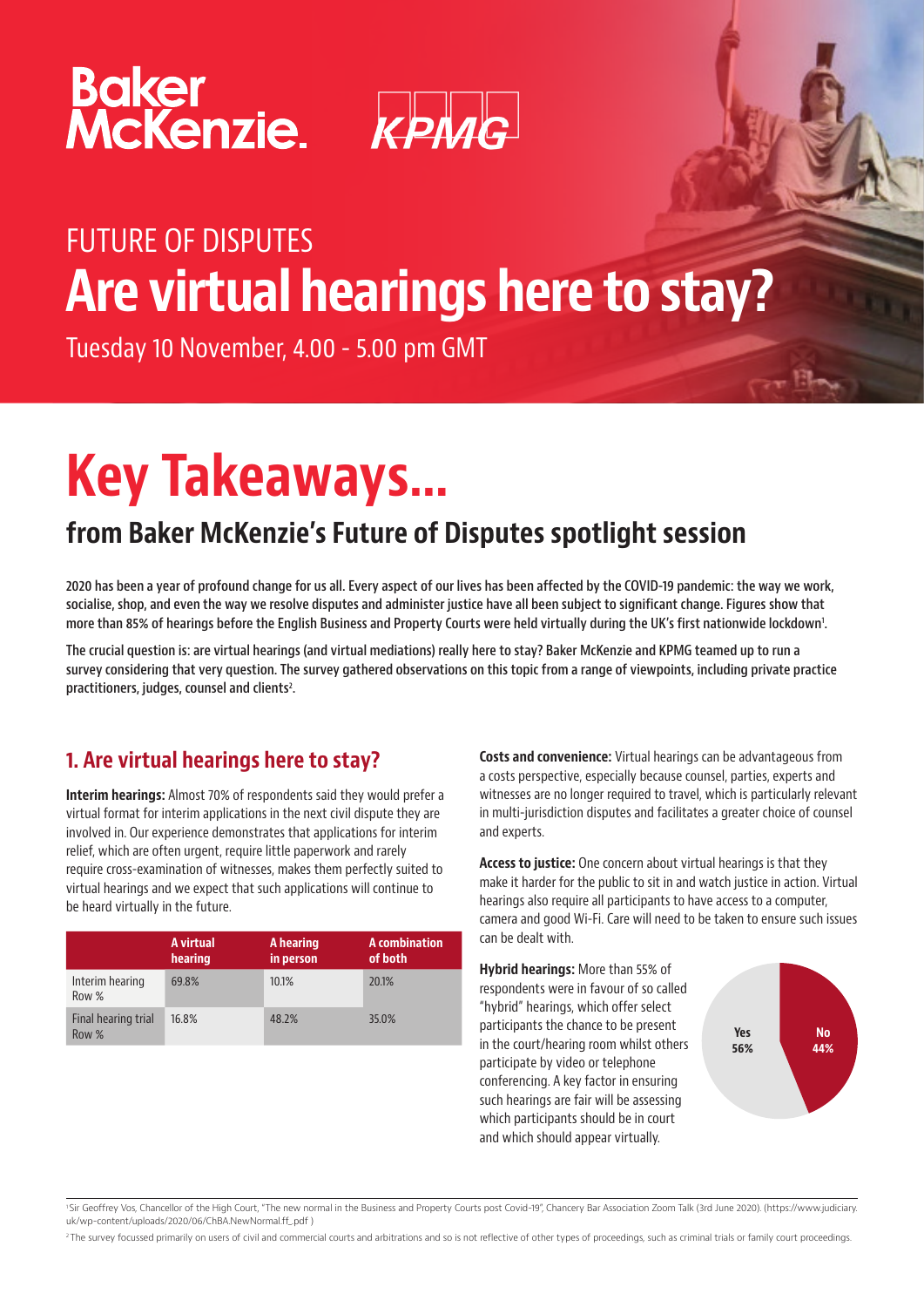#### 2. Challenges of virtual hearings

The "full" court experience: The overwhelming majority of survey respondents (83%) would opt for an in-person hearing for their next final hearing/trial. One explanation for this could be a desire for litigants to "have their day in court". Other possible explanations include 'Zoom fatigue', particularly for those final hearings lasting weeks or even months.

**IT infrastructure:** On the technology front, our experience of virtual hearings has been remarkably positive. However, approximately half of our survey respondents (46.5%) considered that IT issues are likely to disrupt virtual hearings. A similar number of survey respondents indicated that more investment in technology and training for the judiciary would be needed if virtual hearings were to remain commonplace.

Seeing is believing – Cross-examination: A crucial part of the final hearing process is cross-examination, a process which is made more challenging when done virtually. However, judges are trained to listen carefully to the evidence and focus on inconsistencies in the oral evidence being given. Non-verbal signals, such as body language, play a very limited role in the judicial assessment of evidence. However, the ability for witnesses to have access to notes, be coached through an

online chat function or through having unauthorised persons present in the room while giving evidence is certainly a risk and is likely to remain a key concern for court users and judges.

#### 3. Are virtual mediations here to stay?

The case for virtual mediations: Less than 65% of survey respondents were in favour of mediations being held virtually, yet only 21% of respondents had actually participated in a virtual mediation. Our own experience of virtual mediations has been broadly positive. It may be that the popularity of virtual mediation increases over time, as and when more litigants and practitioners try and test this method.

#### 4.Concluding thoughts

Virtual hearings have played a crucial role in the administration of justice for commercial parties during the majority of 2020. Based on the results of our survey and our own experience, it appears that virtual hearings are very much here to stay for the long-run, in one form or another. Of course they will not be appropriate in every case but we expect to see virtual hearings continue to be used particularly for shorter, interim hearings that do not require significant or contentious witness evidence and large amounts of documentation.

1

Keep communication lines open: During the hearing it is more than likely that parties will need to communicate with counsel and other members of their team. Having separate "break-out" rooms in the virtual platform can alleviate some of this pressure but give thought to how communication lines will be kept open while the hearing is in progress. A separate messenger app can often be very helpful.

3

Keep up appearances: Make sure that you are aware of what other participants can see in your camera frame or have a neutral background in place.

4

Make your next virtual hearing experience as positive as possible by implementing the following:

KEY PRACTICAL TIPS

Avoid common pitfalls: Network connectivity and bandwidth problems can cause unnecessary delays and risk annoying the judge. Virtual hearing participants should test their technology well in advance of the hearing and consider hosting a test run to iron out any potential issues.

2

Plan, and then plan some more: Go that extra mile to ensure you have contingency plans in case if the technology fails. Think carefully about who should host the virtual session and who will be responsible for presentation of documents (if held electronically).